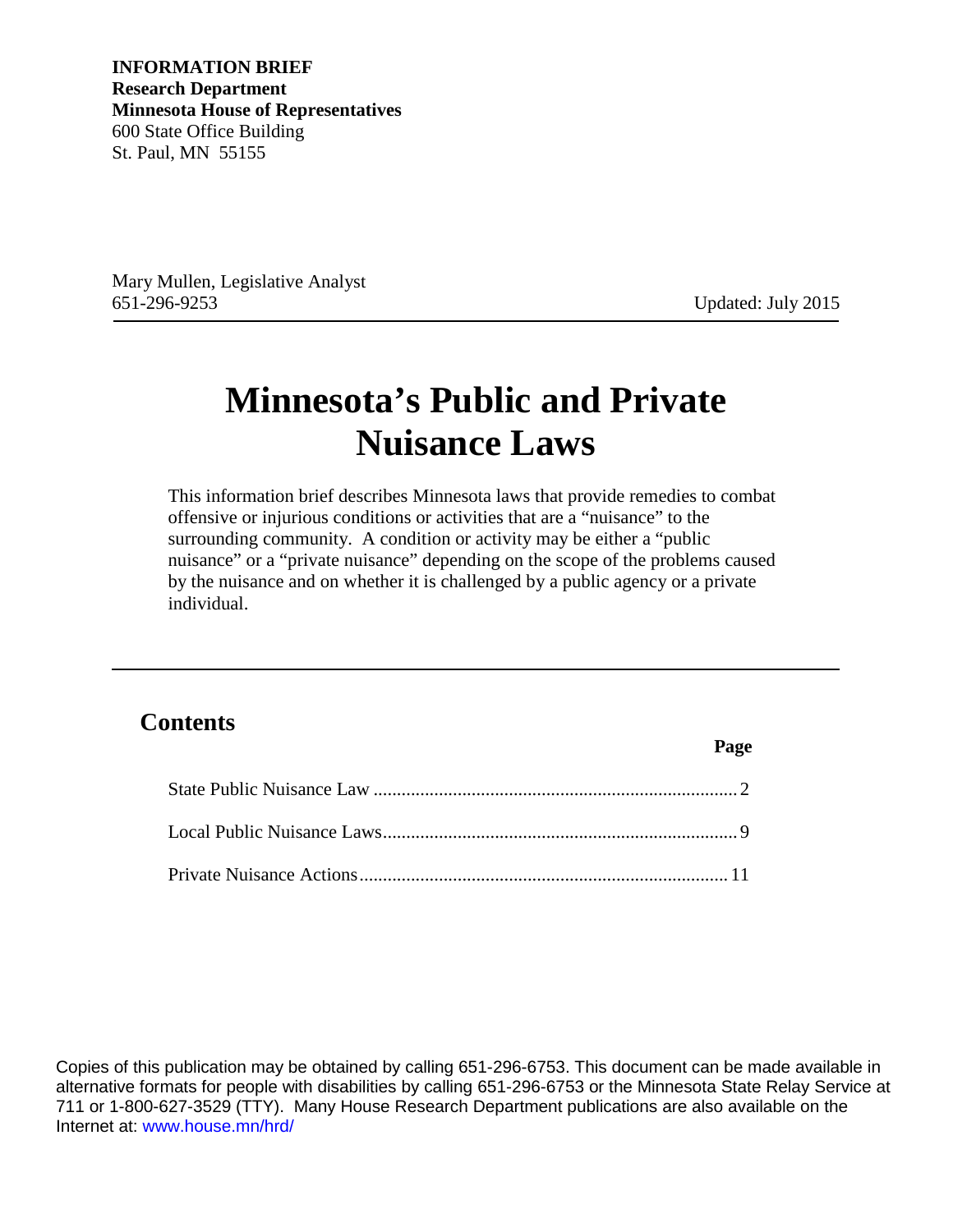A "nuisance" is an activity that, in one way or another, affects the right of an individual to enjoy the use of a specified property.

Generally speaking, the law recognizes two distinct types of nuisance. A **"public nuisance"** is an activity (or a failure to act in some cases) that unreasonably interferes or obstructs a right that is conferred on the general public, such as the enjoyment of a public park or other public space. A public nuisance may also exist where there is a condition that is dangerous generally to members of the public (such as a health hazard) or is in some way offensive to accepted community standards (such as loud music late at night).

A **"private nuisance"** is one that affects an individual's right to enjoyment of some property or activity, but does not necessarily affect the community as a whole. For example, a large tree overhanging a neighbor's yard may be a private nuisance where it affects the neighbor's enjoyment and use of her backyard.

Various sections of Minnesota law provide a remedy to address both public and private nuisances, although a more comprehensive treatment is given to public nuisances. The first two sections of this publication address activities considered to be a public nuisance, while the final section briefly addresses private nuisances.

## <span id="page-1-0"></span>**State Public Nuisance Law**

The key element of Minnesota's statutory public nuisance law is a civil process through which the creation or continuation of common public nuisance activities can be prevented. This process is described below.

The law also includes special provisions for particular types of public nuisance, including gang activity and nuisances affecting the public health, and for particular types of damage, such as graffiti. These provisions are also described below.

## **General Public Nuisance Activity**

## *What types of activity are considered a public nuisance?*

In general, Minnesota's public nuisance  $law<sup>1</sup>$  $law<sup>1</sup>$  $law<sup>1</sup>$  defines "nuisance activity" to include either one behavioral incident or two separate behavioral incidents committed within a building<sup>2</sup> within the previous 12 months.

*One incident* of any of the following activities is sufficient to constitute a public nuisance:

<sup>&</sup>lt;sup>1</sup> [Minn. Stat.](https://www.revisor.mn.gov/statutes/?id=617.81) § 617.81

<span id="page-1-2"></span><span id="page-1-1"></span><sup>&</sup>lt;sup>2</sup> "Building" includes both residences and any commercial structure maintained for business activities involving human occupation. The term also includes the land surrounding the structure. [Minn. Stat. § 617.80,](https://www.revisor.mn.gov/statutes/?id=617.80) subd. 2.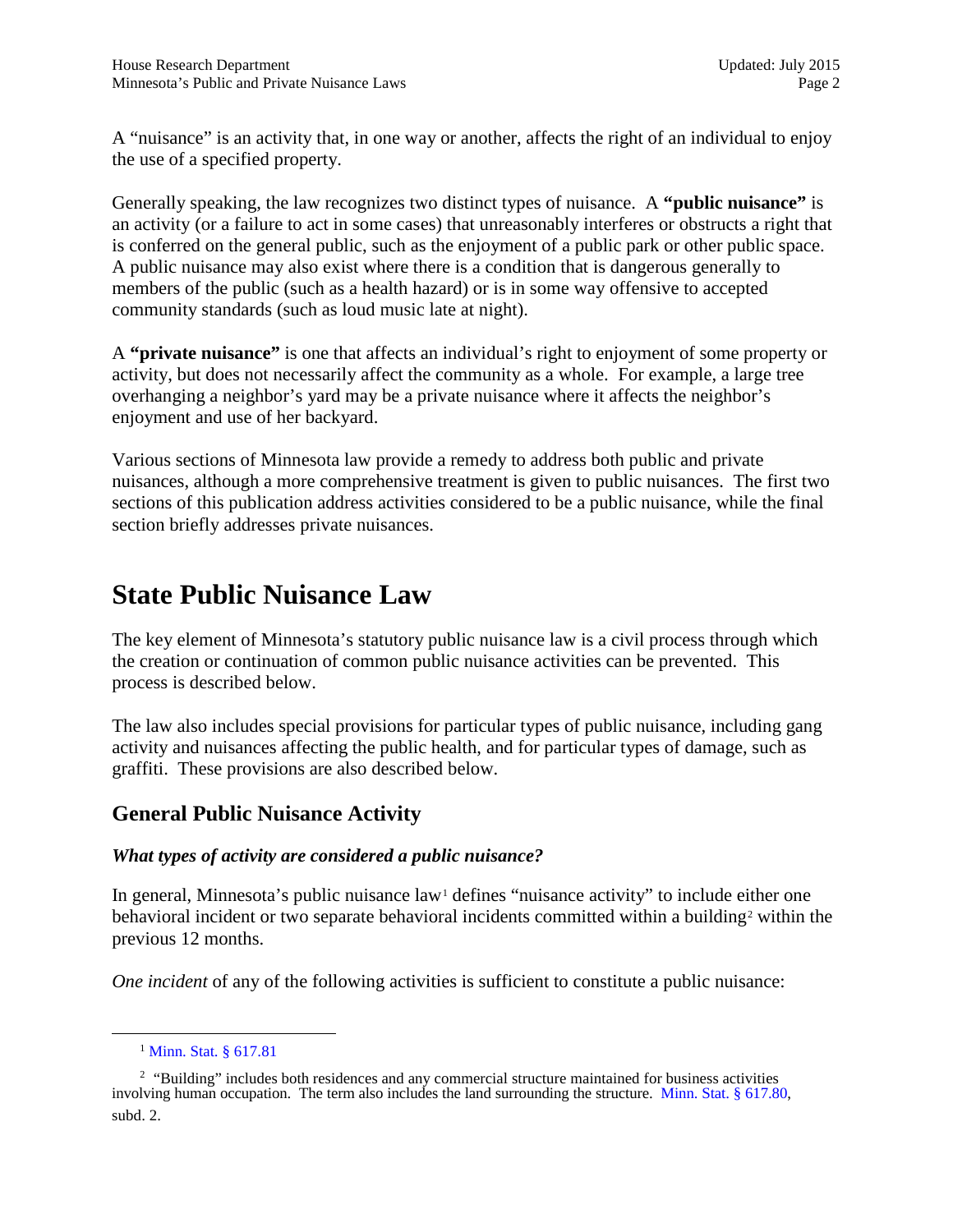- prostitution or prostitution-related activity
- unlawful activity involving controlled substances (drugs)
- unlawful use of a dangerous weapon [3](#page-2-0)
- providing alcohol to more than one person under 21 or selling liquor without a license when the building is not occupied by the owner or tenant

Alternatively, *two or more incidents* involving any one or a combination of the following activities constitute a public nuisance:

- gambling or gambling-related activity
- unlicensed sales of alcoholic beverages
- unlawful furnishing of alcoholic beverages to a person under age  $21$
- maintaining or permitting a condition that unreasonably annoys, injures, or endangers the safety, health, morals, or repose of any considerable number of members of the public
- $\epsilon$  engaging in any other activity declared by law to be a public nuisance
- $\rightarrow$  the violation by any commercial enterprise of a local nuisance ordinance or regulation<sup>[4](#page-2-1)</sup> prohibiting the maintenance of a public nuisance
- $\rightarrow$  permitting real property to be used to maintain a public nuisance, or renting the property knowing it will be used to maintain a public nuisance, by whoever maintains control of the property

#### *Where within a building must the nuisance activity occur?*

Nuisance activity is considered to have occurred within the building if it takes place in any portion of it or on the surrounding property. If the building is a multiunit building, usually only the unit where the activity occurs comes within the scope of the nuisance civil action. However, tenants are responsible for nuisance activity they or their guests commit inside or outside the

<span id="page-2-0"></span><sup>&</sup>lt;sup>3</sup> "Dangerous weapon" includes any firearm, whether loaded or unloaded, or any device designed as a weapon and capable of producing death or great bodily harm, any combustible or flammable liquid or other device or instrumentality that, in the manner it is used or intended to be used, is calculated or likely to produce death or great bodily harm, or any fire that is used to produce death or great bodily harm. [Minn.](https://www.revisor.mn.gov/statutes/?id=609.02) Stat. [§ 609.02,](https://www.revisor.mn.gov/statutes/?id=609.02) subd. 6.

<span id="page-2-1"></span><sup>4</sup> [Minn. Stat. § 617.81,](https://www.revisor.mn.gov/statutes/?id=617.81) subd. 2.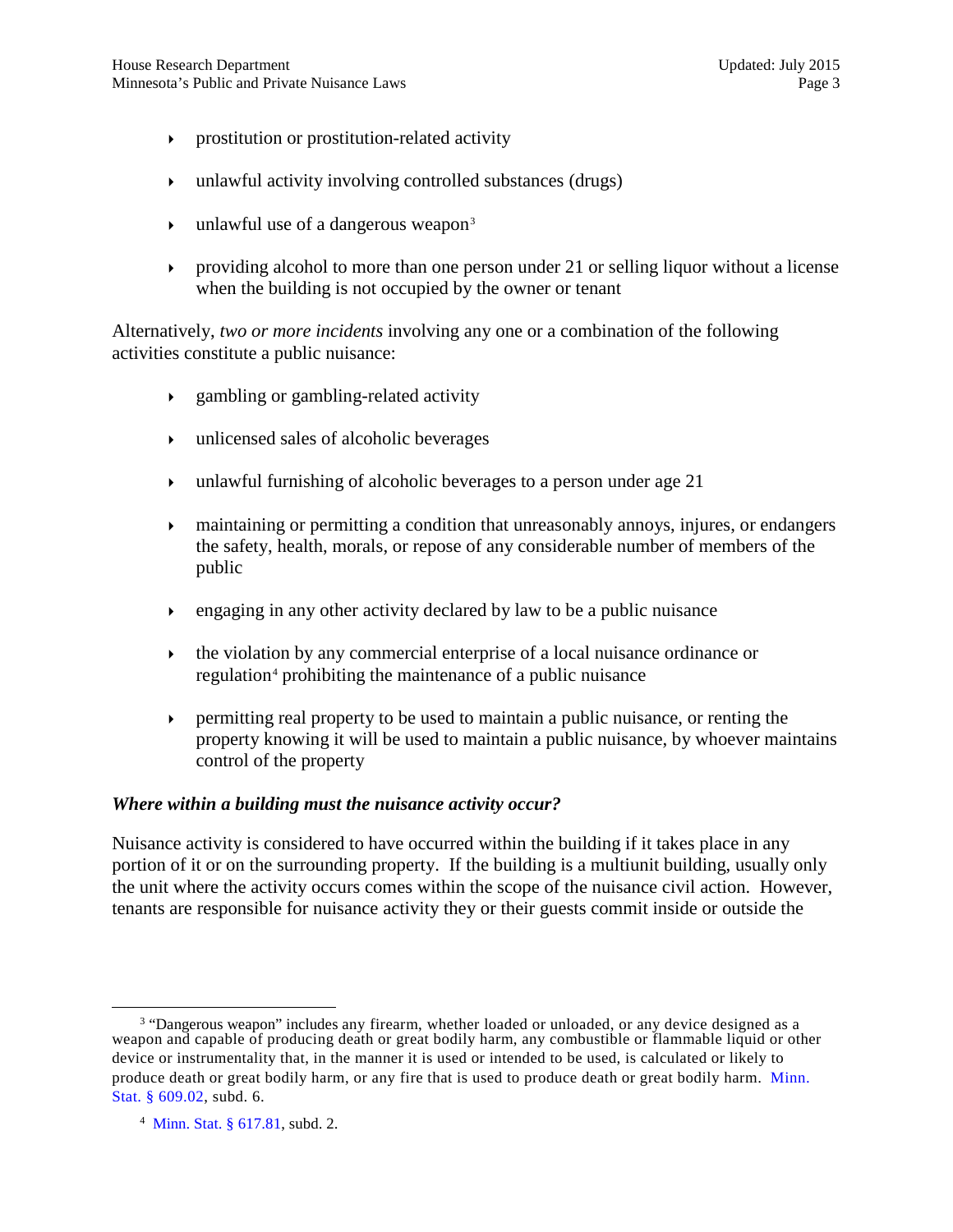tenant's unit, and the building owner<sup>[5](#page-3-0)</sup> is responsible for nuisance acts committed by the owner or persons under the owner's control anywhere in the building.[6](#page-3-1)

#### *Who may bring an action in court to stop a nuisance activity from continuing?*

The law specifies that only a prosecuting attorney may bring an action in court to stop nuisance activity from occurring. A "prosecuting attorney" means either a city attorney, county attorney, or the state attorney general.<sup>[7](#page-3-2)</sup>

If a prosecuting attorney has reason to believe a nuisance exists in any building in a neighborhood, he or she may bring a civil action in district court to put an end to the nuisance activity. Before filing the action, the prosecuting attorney must send a written notice by personal service or certified mail to the owner of the property and all other known interested parties.<sup>[8](#page-3-3)</sup> The written notice must:

- specify the type of nuisance being maintained or permitted;
- summarize the evidence, including the dates on which nuisance-related activities are alleged to have occurred;
- inform the recipient that failure to abate the conduct or otherwise resolve the matter within 30 days may result in the filing of a nuisance action in court and that the court action may result in an injunction closing the building for one year or, in the case of a tenant, cancellation of the lease; and
- $\rightarrow$  inform the owner of the option of canceling the offending tenant's lease in a separate court action and, thereby, avoid a nuisance action.<sup>[9](#page-3-4)</sup>

#### *How can the owner avoid the filing of a nuisance action?*

If the owner either abates (ends) the nuisance activity or enters into an abatement plan with the prosecuting attorney within 30 days of receiving the written notice, the prosecutor may not file the nuisance action with the court. However, if the owner fails to act within this time period or fails to comply with the abatement plan, the prosecuting attorney may file the nuisance action.<sup>[10](#page-3-5)</sup>

- 6 [Minn. Stat. § 617.81,](https://www.revisor.mn.gov/statutes/?id=617.81) subd. 2.
- 7 [Minn. Stat. § 617.80,](https://www.revisor.mn.gov/statutes/?id=617.80) subd. 9.

<span id="page-3-5"></span><span id="page-3-4"></span><sup>9</sup> This notice provision was added for the purpose of resolving nuisance problems without court involvement, where possible. [Minn. Stat. § 617.81,](https://www.revisor.mn.gov/statutes/?id=617.81) subd. 4.

<sup>10</sup> [Minn. Stat. § 617.82.](https://www.revisor.mn.gov/statutes/?id=617.82)

<sup>&</sup>lt;sup>5</sup> "Owner" means a person having legal title to the premises. [Minn. Stat. § 617.80,](https://www.revisor.mn.gov/statutes/?id=617.80) subd. 7.

<span id="page-3-3"></span><span id="page-3-2"></span><span id="page-3-1"></span><span id="page-3-0"></span><sup>&</sup>lt;sup>8</sup> "Interested parties" include any known lessee or tenant, any known agent of the owner, lessee, or tenant, and any other person who maintains or permits a nuisance and is known to the prosecuting attorney. [Minn. Stat.](https://www.revisor.mn.gov/statutes/?id=617.80) § [617.80](https://www.revisor.mn.gov/statutes/?id=617.80), subd. 8.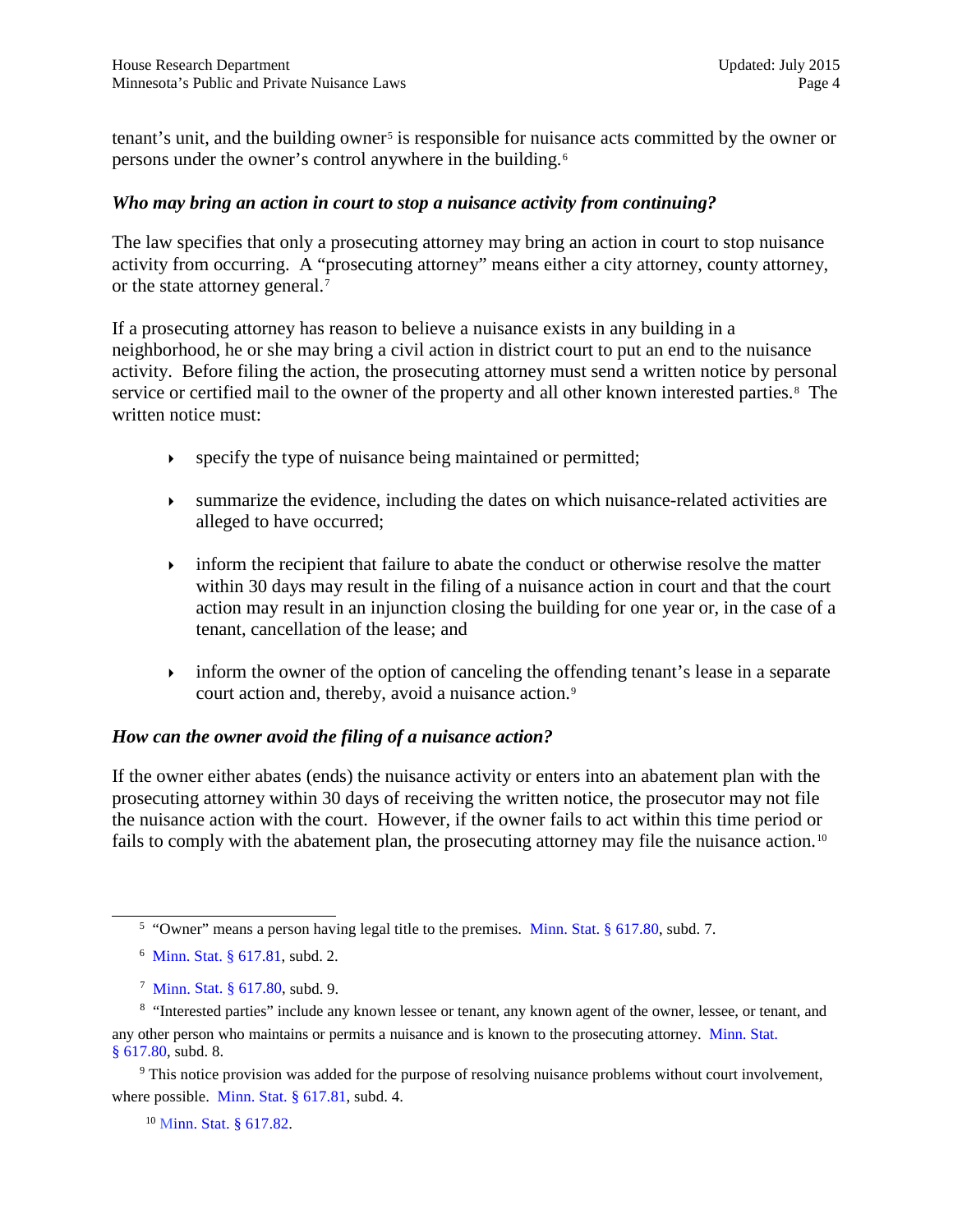### *What procedures must the prosecuting attorney follow when filing a nuisance action?*

The prosecuting attorney must first file a petition seeking a temporary injunction to abate the nuisance. The court then must hold a "show cause" hearing and provide the respondents an opportunity to be heard on the allegations contained in the petition. If the court finds that there is reason to believe nuisance activity has occurred, it must issue the temporary injunction describing the conduct enjoined. After the temporary injunction is issued, the court must issue a permanent injunction and an order of abatement if it finds, by clear and convincing evidence, that a nuisance exists.<sup>11</sup>

### *What is the effect of an order of abatement?*

The effect of the order of abatement is to close the building or a portion of it for up to one year. The abatement order must be posted conspicuously on the building so as to inform the building occupants and the public of the order's contents. In addition to closing the building, the abatement order may order the removal of moveable property used to conduct or maintain the nuisance and may order the sale of any property owned by a respondent who was notified of or appeared in the nuisance action.

Instead of closing the building, the court may appoint a receiver to oversee use of the building during the abatement period. Net proceeds of any rents collected during the receivership are paid to the treasury of the local government unit.<sup>[12](#page-4-1)</sup>

#### *How can an owner avoid an abatement order?*

The law provides three ways for building owners to avoid the issuance or enforcement of an abatement order.

- **Abatement.** The owner may enter into an abatement plan with the prosecuting attorney. The owner may also independently abate the nuisance without entering into a formal plan for abatement. The nuisance activity must be abated, or the plan entered into, within 30 days of receipt of notice from the prosecuting attorney to prevent the issuance or enforcement of an order.<sup>[13](#page-4-2)</sup>
- **Motion to cancel lease.** Second, if the nuisance activity was conducted by a tenant in the building, the owner may file a motion in court to cancel the tenant's lease.[14](#page-4-3) The owner may conduct the eviction action directly or assign that right to the prosecuting attorney. In that proceeding, the court shall order the tenant evicted if it finds that the tenant was responsible for the nuisance activity. Moreover, the court

<span id="page-4-0"></span><sup>&</sup>lt;sup>11</sup> [Minn. Stat. §§ 617.81](https://www.revisor.mn.gov/statutes/?id=617.81); [617.82;](https://www.revisor.mn.gov/statutes/?id=617.82) [617.83.](https://www.revisor.mn.gov/statutes/?id=617.83) "Clear and convincing evidence" means that it is "highly probable" or "reasonably certain" that a nuisance exists.

<sup>12</sup> [Minn. Stat. §§ 617.83;](https://www.revisor.mn.gov/statutes/?id=617.83) [617.84.](https://www.revisor.mn.gov/statutes/?id=617.84)

<sup>13</sup> [Minn. Stat. § 617.82.](https://www.revisor.mn.gov/statutes/?id=617.82)

<span id="page-4-3"></span><span id="page-4-2"></span><span id="page-4-1"></span><sup>&</sup>lt;sup>14</sup> [Minn. Stat. § 617.85.](https://www.revisor.mn.gov/statutes/?id=617.85) The law provides that the maintaining or conducting of nuisance activity is grounds for cancellation of the lease and eviction even if the lease document itself is silent on this point.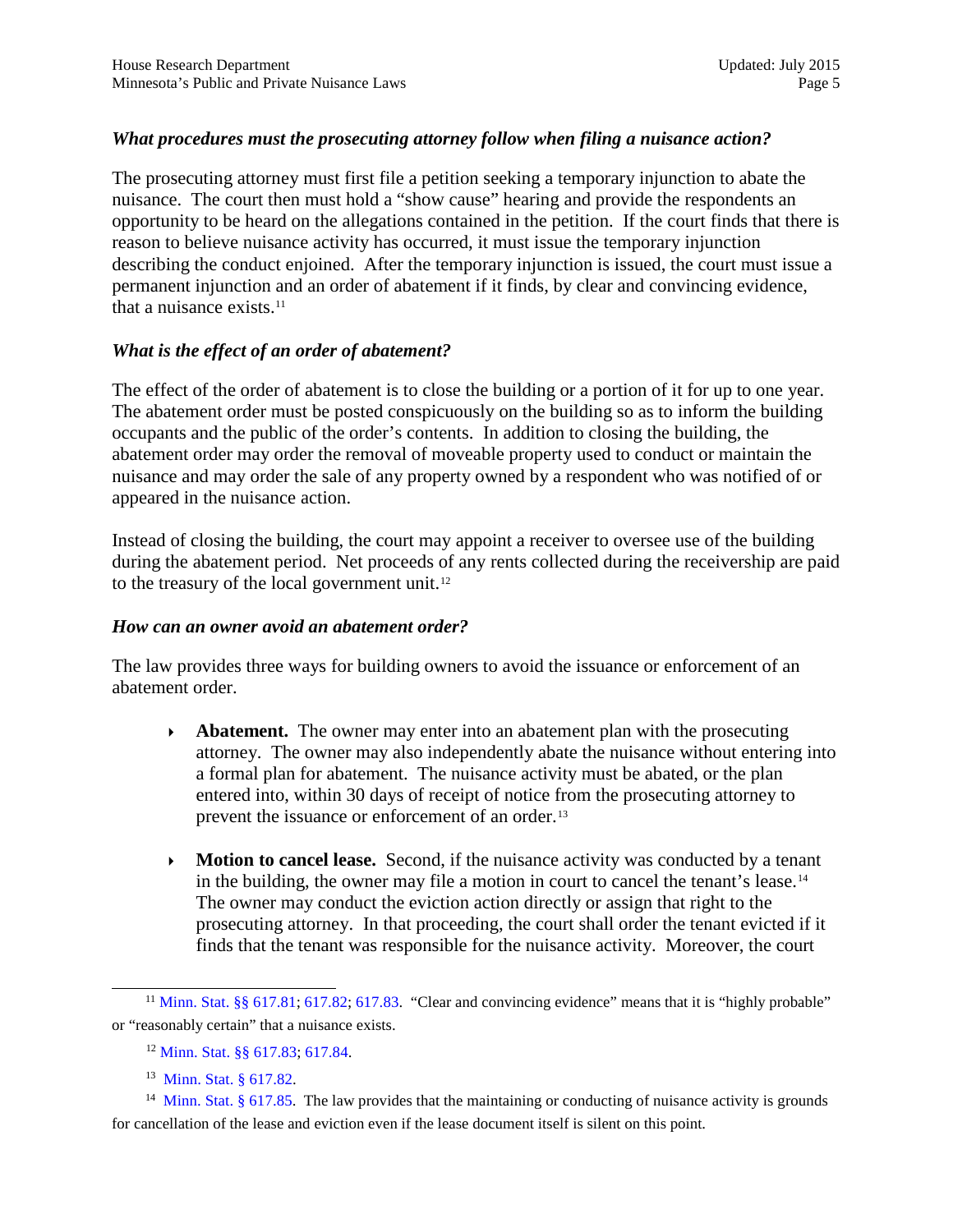may not issue or enforce an abatement order against the building unless it further finds that the tenant was acting in conjunction with or under the control of the owner.

**Bond.** Third, the court may release the building from the abatement order if: (1) the owner pays the costs of the nuisance action; (2) the owner posts a bond in an amount determined by the court, up to \$50,000, conditioned on the abatement of the nuisance for one year; and (3) the court is satisfied the owner is acting in good faith. The injunction against further nuisance activity continues in full force, however, and the law directs that the owner forfeits \$1,000 of the bond for each day that the owner knowingly violates the abatement order.<sup>[15](#page-5-0)</sup>

### *What is the penalty for violating an injunction or abatement order?*

The law states that any violation of a temporary or permanent injunction or abatement order issued under the nuisance law shall be treated as contempt of court.<sup>[16](#page-5-1)</sup>

## *Can a person who engages in a public nuisance be prosecuted for a crime?*

Minnesota law does provide a criminal penalty for activities that constitute a public nuisance. A misdemeanor charge may be brought against a person who:

- maintains or permits a condition that unreasonably annoys, injures, or endangers the safety, health, morals, comfort, or repose of any considerable number of members of the public;
- interferes with, obstructs, or renders dangerous for passage, any public highway or right-of-way, or waters used by the public; or
- $\rightarrow$  is guilty of any other act or omission declared by law to be a public nuisance and for which no sentence is specifically provided.<sup>[17](#page-5-2)</sup>

Only a county attorney, city attorney, or the attorney general may prosecute a person for this crime. In order to be convicted of the crime of public nuisance, the prosecuting attorney must prove the defendant's guilt beyond a reasonable doubt.<sup>[18](#page-5-3)</sup>

<span id="page-5-3"></span><sup>18</sup> "Beyond a reasonable doubt" means that a defendant may only be convicted if there is no reasonable possibility, based on the evidence, that he or she is not guilty of the crime.

<sup>15</sup> [Minn. Stat. § 617.87.](https://www.revisor.mn.gov/statutes/?id=617.87)

<sup>16</sup> [Minn. Stat. § 617.86.](https://www.revisor.mn.gov/statutes/?id=617.86)

<span id="page-5-2"></span><span id="page-5-1"></span><span id="page-5-0"></span><sup>&</sup>lt;sup>17</sup> [Minn. Stat. § 609.74.](https://www.revisor.mn.gov/statutes/?id=609.74) In addition to the activities described in this publication, there are many other provisions declaring certain activities to be a public nuisance. These other provisions are best described as "miscellaneous" and appear in various chapters of statute based upon the general subject matter of the activity at issue. Most of these provisions, and those included in this publication, may be enforced using the misdemeanor criminal penalty described here.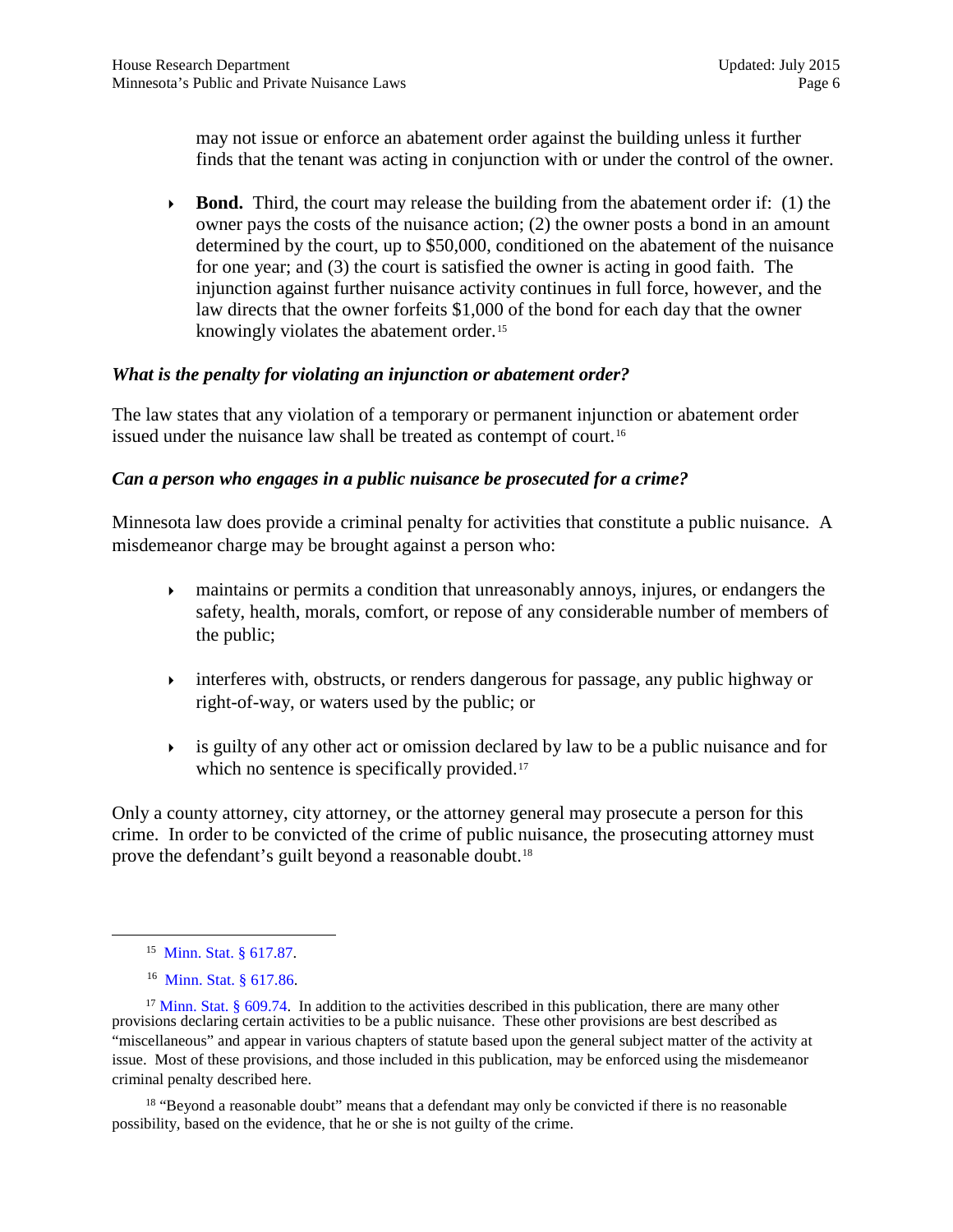Proving criminal liability for a public nuisance is more difficult than proving a public nuisance for purposes of obtaining a civil order for abatement of the activity, as described above. It is within the discretion of the prosecuting authority to determine whether criminal charges are appropriate in a particular case.

## **Gang Nuisance Activity**

In 2007, a new law was enacted to address public nuisances occurring as a result of gang activity. The law establishes a process separate from the general public nuisance abatement process described above as a means to remedy the problem.

### *What constitutes a gang nuisance?*

The law declares two types of gang-related public nuisance:

- a criminal gang that continuously or regularly engages in gang activity
- $\rightarrow$  the continuous or regular use of a place by a lessee or tenant to engage in or allow gang activity, if the gang activity is knowingly permitted by the owner or other person responsible for maintaining that particular place[19](#page-6-0)

The law defines "continuously or regularly" to mean three separate incidents or occurrences within a 12-month period.<sup>[20](#page-6-1)</sup>

"Gang activity" includes an extensive list of offenses, including those for which a mandatory minimum sentence is required (in general, the most serious criminal offenses that physically harm a victim),<sup>[21](#page-6-2)</sup> plus first- or second-degree criminal damage to property, trespass, and disorderly conduct.<sup>22</sup>

A "place" for purposes of the law includes a commercial or residential structure, including the land surrounding the structure that is under the control of the structure's owners and vacant parcels of land that are under the control of an owner or person responsible for maintaining the

<sup>19</sup> [Minn. Stat. § 617.92.](https://www.revisor.mn.gov/statutes/?id=617.92)

<sup>20</sup> [Minn. Stat. § 617.91,](https://www.revisor.mn.gov/statutes/?id=617.91) subd. 2.

<span id="page-6-2"></span><span id="page-6-1"></span><span id="page-6-0"></span><sup>&</sup>lt;sup>21</sup> Relevant crimes include: "murder in the first, second, or third degree; assault in the first, second, or third degree; burglary; kidnapping; false imprisonment; manslaughter in the first or second degree; aggravated robbery; simple robbery; first-degree or aggravated first-degree witness tampering; criminal sexual conduct under the circumstances described in [sections 609.342,](https://www.revisor.mn.gov/statutes/?id=609.342) subdivision 1, clauses (a) to (f); [609.343,](https://www.revisor.mn.gov/statutes/?id=609.343) subdivision 1, clauses (a) to (f); and  $609.344$ , subdivision 1, clauses (a) to (e) and (h) to (j); escape from custody; arson in the first, second, or third degree; drive-by shooting under [section 609.66,](https://www.revisor.mn.gov/statutes/?id=609.66) subdivision 1e; stalking under [section 609.749,](https://www.revisor.mn.gov/statutes/?id=609.749) subdivision 3, clause (3); possession or other unlawful use of a firearm in violation of [section 609.165,](https://www.revisor.mn.gov/statutes/?id=609.165) subdivision 1b, or [624.713,](https://www.revisor.mn.gov/statutes/?id=624.713) subdivision 1, clause (b), a felony violation of [chapter 152;](https://www.revisor.mn.gov/laws/?year=2014&type=0&doctype=Chapter&id=152) or any attempt to commit any of these offenses." [Minn](https://www.revisor.mn.gov/statutes/?id=609.11) [Stat. § 609.11,](https://www.revisor.mn.gov/statutes/?id=609.11) subd. 9.

<span id="page-6-3"></span> $22$  [Minn. Stat. § 617.91,](https://www.revisor.mn.gov/statutes/?id=617.91) subd. 5.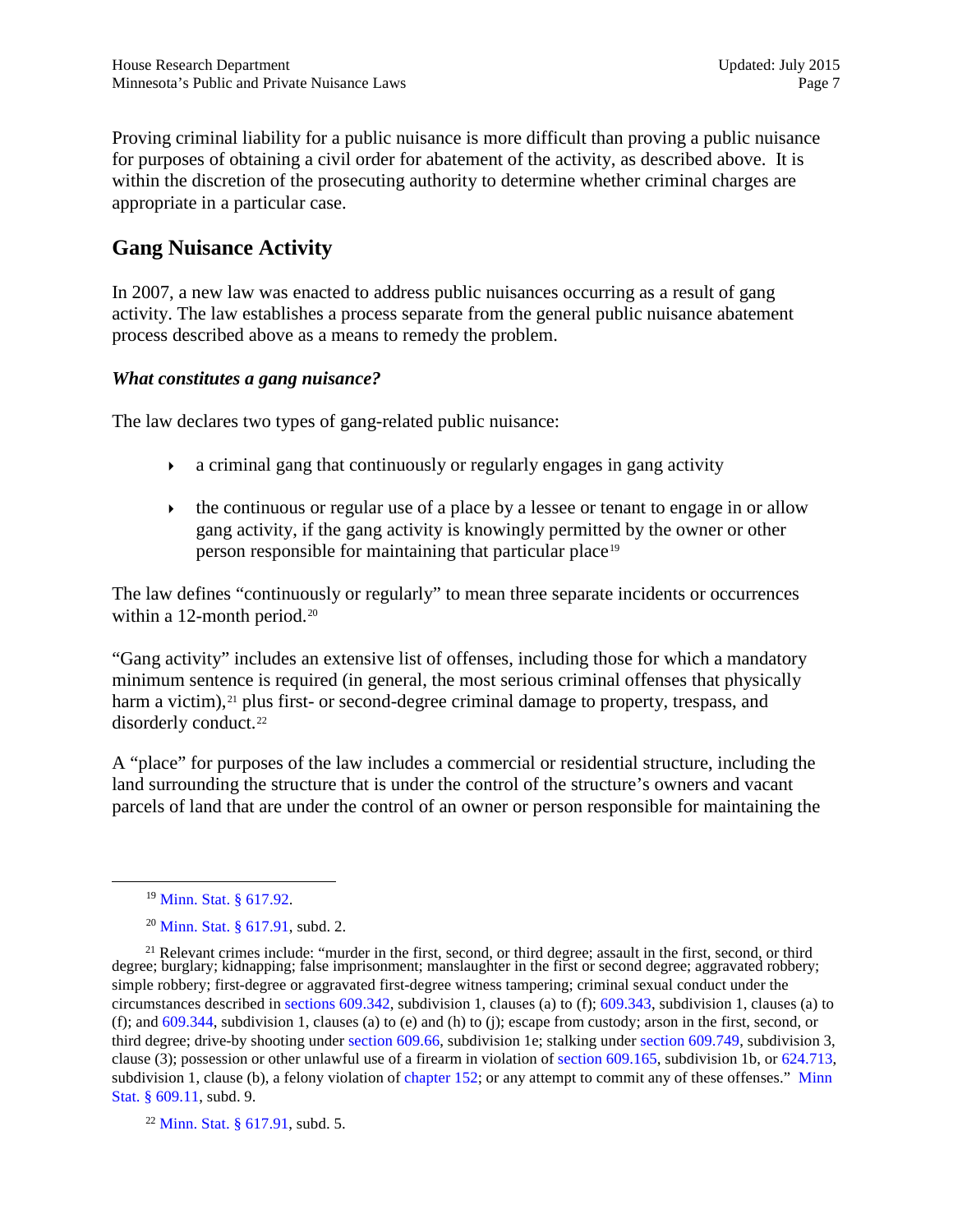land. If necessary, the definition permits "place" to be narrowed to a specific location in the structure (such as an apartment, office, garage, etc.).<sup>[23](#page-7-0)</sup>

### *Who may bring an action to prevent or abate gang activity that is a public nuisance?*

Like the more general public nuisance statute, a city or county attorney, or the attorney general, has the authority to bring a civil action in court to stop the nuisance gang activity from occurring.

The suit may be brought against a specific person who engages in the activity (or against a group of persons).[24](#page-7-1) A suit may also be filed against an owner or person responsible for maintaining the particular place at which the gang nuisance is alleged to have occurred, if that person knowingly permitted the activity to occur.<sup>25</sup> The owner or responsible person may offer evidence in his or her defense to prove that an attempt was made to prevent the gang activity from occurring at the location.[26](#page-7-3)

### *What are the penalties if a court finds that the gang activity does constitute a public nuisance?*

If the court finds by the preponderance of the evidence<sup>[27](#page-7-4)</sup> that a criminal gang constitutes a nuisance, the court may issue an order prohibiting the individual defendant(s) from engaging in gang activity and imposing other reasonable requirements to prevent future gang activity. In imposing other reasonable requirements, the court is required to balance the need for public safety with the defendant's constitutional rights.<sup>[28](#page-7-5)</sup>

The court may also impose reasonable requirements to prevent further use of a place for gang activity, including cancellation of an applicable lease if necessary.[29](#page-7-6)

A person who violates a court order related to nuisance gang activity is subject to a fine for contempt ranging between \$1,000 and \$10,000.[30](#page-7-7) If a person knowingly violates the order, the person is guilty of a misdemeanor offense. Attorney's fees may also be awarded to the prevailing party.<sup>[31](#page-7-8)</sup>

<span id="page-7-6"></span><span id="page-7-5"></span><span id="page-7-4"></span><span id="page-7-3"></span><span id="page-7-2"></span><span id="page-7-1"></span><sup>27</sup> The "preponderance of the evidence" standard means that, on the whole, there is more evidence in favor of there being nuisance gang activity than not.

<sup>28</sup> [Minn. Stat. § 617.94.](https://www.revisor.mn.gov/statutes/?id=617.94)

<span id="page-7-7"></span><sup>30</sup> [Minn. Stat. § 617.95.](https://www.revisor.mn.gov/statutes/?id=617.95)

<span id="page-7-0"></span><sup>23</sup> [Minn. Stat. § 609.11](https://www.revisor.mn.gov/statutes/?id=609.11), subd. 5.

<sup>24</sup> [Minn. Stat. § 617.93](https://www.revisor.mn.gov/statutes/?id=617.93).

 $25$  Id.

<sup>26</sup> [Minn. Stat. § 617.97.](https://www.revisor.mn.gov/statutes/?id=617.97)

<sup>29</sup> Id.

<span id="page-7-8"></span><sup>31</sup> [Minn. Stat. § 617.96.](https://www.revisor.mn.gov/statutes/?id=617.96)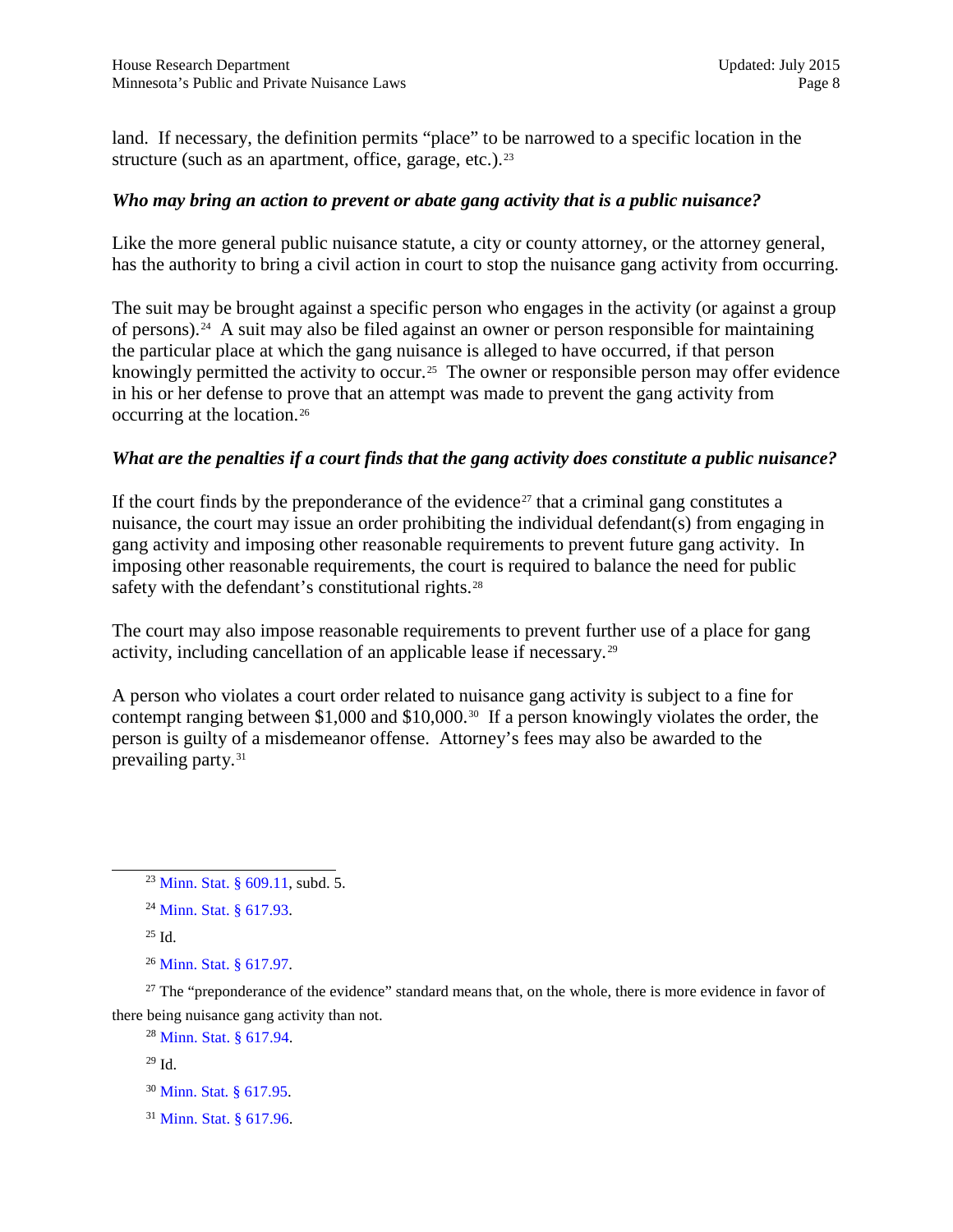## **Graffiti**

While not technically defined to be a nuisance in Minnesota statute, a building or other property that is "tagged" with graffiti can cause damage and may be considered an eyesore by neighbors and members of the public. A civil remedy is provided in statute to address graffiti-related problems.[32](#page-8-1)

The owner of public or private property may bring an action in court to recover damages related to graffiti.[33](#page-8-2) Unlike the public nuisance laws, this provision allows the owner of the property to bring the action; the involvement of a city or county attorney or the attorney general is not required.

If successful, the owner may recover either three times the cost of restoring the property or the court may order the defendant to perform the actual work required for restoration. The court may also award attorney's fees to the property owner. If the graffiti was placed on the property by a minor individual, the damages may be recovered from the parent of that minor.<sup>[34](#page-8-3)</sup> In most cases, the liability of the parent may not exceed \$1,000.[35](#page-8-4)

## <span id="page-8-0"></span>**Local Public Nuisance Laws**

## **General Ordinances and Regulation**

Most local units of government have the authority to define and abate nuisances by means of local ordinance. In the case of home rule charter cities, this authority may be derived from the city charter. Statutory cities and towns have specific authority under state law to define and abate nuisances.[36](#page-8-5) Although state law does not state as explicitly for counties as it does for cities the county's general authority to define and provide for the prevention and abatement of nuisances, it does, in effect, authorize them to do so.<sup>[37](#page-8-6)</sup>

<sup>34</sup> Id.

<sup>35</sup> [Minn. Stat. § 540.18.](https://www.revisor.mn.gov/statutes/?id=540.18)

<span id="page-8-1"></span> $32$  For purposes of the law, graffiti is defined as "unauthorized markings of paint, dye, or other similar substance that have been placed on real or personal property such as buildings, fences, transportation equipment, or other structures, or the unauthorized etching or scratching of the surfaces of such real or personal property, any of which markings, scratchings, or etchings are visible from premises open to the public." [Minn. Stat.](https://www.revisor.mn.gov/statutes/?id=617.90) § 617.90, subd. 1.

<sup>33</sup> [Minn. Stat. § 617.90,](https://www.revisor.mn.gov/statutes/?id=617.90) subd. 2.

<span id="page-8-5"></span><span id="page-8-4"></span><span id="page-8-3"></span><span id="page-8-2"></span><sup>36</sup> *See e.g.* [Minn. Stat. §§ 412.221](https://www.revisor.mn.gov/statutes/?id=412.221), subds. 23 and 24 (statutory cities); [368.01,](https://www.revisor.mn.gov/statutes/?id=368.01) subd. 15 (urban towns); and [365.10,](https://www.revisor.mn.gov/statutes/?id=365.10) subd. 17 (other towns).

<span id="page-8-6"></span><sup>&</sup>lt;sup>37</sup> The combination of specific statutes authorizing counties to address nuisances appears to amount to a general authority. In particular, see Minn. Stat.  $\S 145A.05$  (public health) and  $\S 394.21$  (zoning).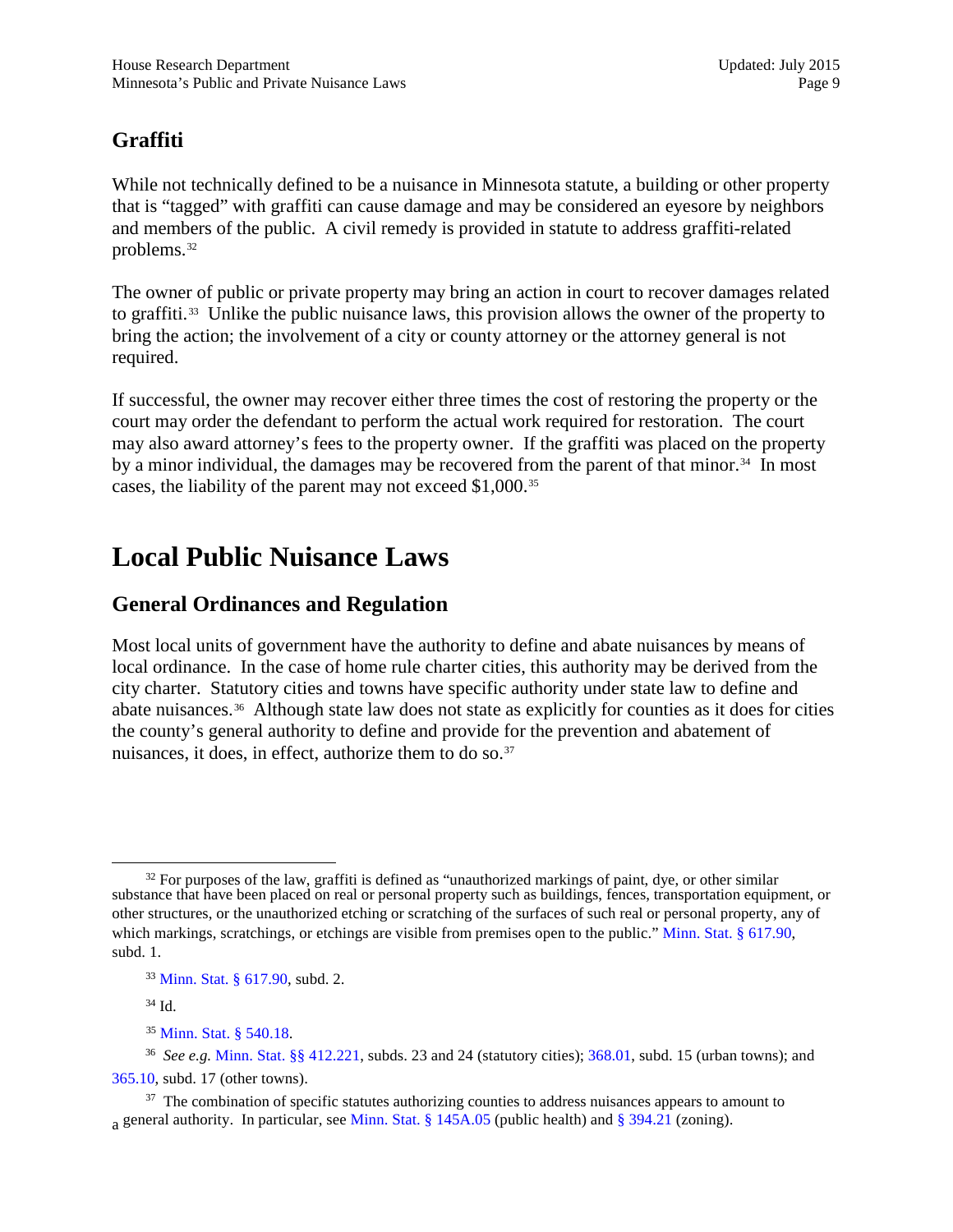Under Minnesota case law, city ordinances may only regulate public nuisances and may only declare a condition to be a nuisance if the condition has been so recognized by the courts.<sup>38</sup> Local governments also may approach nuisance problems from a regulatory perspective, through the use of licensing fees. When a type of activity or business (such as an adult entertainment business) has the potential to deteriorate into a nuisance condition, the local government may choose to set the license fee for the activity at a high enough level to discourage a large number of license applicants. The courts historically have given local governments wide latitude to establish high licensing fees for these nuisance-prone businesses, at least with respect to activities that the local government could choose to prohibit instead of regulate.<sup>[39](#page-9-1)</sup>

## **Nuisance Affecting the Public Health**

The governing body of every city and county in the state is required to either undertake the responsibilities of a board of public health or establish such a board independently. Among the required duties of a board of public health, the county, or the city, is the removal and abatement of public health nuisances.[40](#page-9-2)

In undertaking its duties, a board of public health, the county, or the city, is required to order the owner or occupant of property that is either a public health nuisance, source of filth, or a cause of sickness to remove or abate the threat within a time established by the board, not to exceed ten days. Notice must be properly served on the owner, occupant, or agent of the property before the board, county, or city may take further action.<sup>41</sup>

If the owner, occupant, or agent of the property does not comply with the board's order, the board, county, or city (or its own agent) is required to remove the threat.<sup>[42](#page-9-4)</sup> The board, county, or city may seek an injunction in court against any nuisance or other activity that adversely affects the public health.[43](#page-9-5)

An individual who deliberately hinders a member of a board of public health, a county, or a city, from the performance of the member's duties is guilty of a misdemeanor offense.<sup>[44](#page-9-6)</sup> Similarly,

<sup>39</sup> *Handbook for Minnesota Cities* (St. Paul: League of Minnesota Cities, 2014 online edition), 12-20–12-22.

<sup>40</sup> [Minn. Stat. § 145A.04,](https://www.revisor.mn.gov/statutes/?id=145A.04) subd. 8.

<span id="page-9-3"></span><span id="page-9-2"></span><span id="page-9-1"></span><span id="page-9-0"></span><sup>41</sup> Notice for abatement or removal must be served on the owner, occupant, or agent of the property (1) by registered or certified mail; (2) by an officer authorized to serve a warrant; or (3) by a person aged 18 years or older who is not reasonably believed to be a party to any action arising from the notice.

If the owner of the property is unknown or absent and has no known representative upon whom notice can be served, the board of health or its agent shall post a written or printed notice on the property stating that, unless the threat to the public health is abated or removed within a period not longer than ten days, the board will have the threat abated or removed at the expense of the owner under [section 145A.08](https://www.revisor.mn.gov/statutes/?id=145A.08) or other applicable state or local law. [Minn. Stat. § 145A.04](https://www.revisor.mn.gov/statutes/?id=145A.04), subd. 8.

<span id="page-9-4"></span><sup>42</sup> [Minn. Stat. § 145A.04,](https://www.revisor.mn.gov/statutes/?id=145A.04) subd. 8.

<span id="page-9-5"></span><sup>43</sup> [Minn. Stat. § 145A.04,](https://www.revisor.mn.gov/statutes/?id=145A.04) subd. 9.

<span id="page-9-6"></span><sup>44</sup> [Minn. Stat. §](https://www.revisor.mn.gov/statutes/?id=145A.04) 145A.04, subd. 10.

<sup>38</sup> *St. Paul v. Gilfillan*, 36 Minn. 298, 31 N.W. 49 (1886).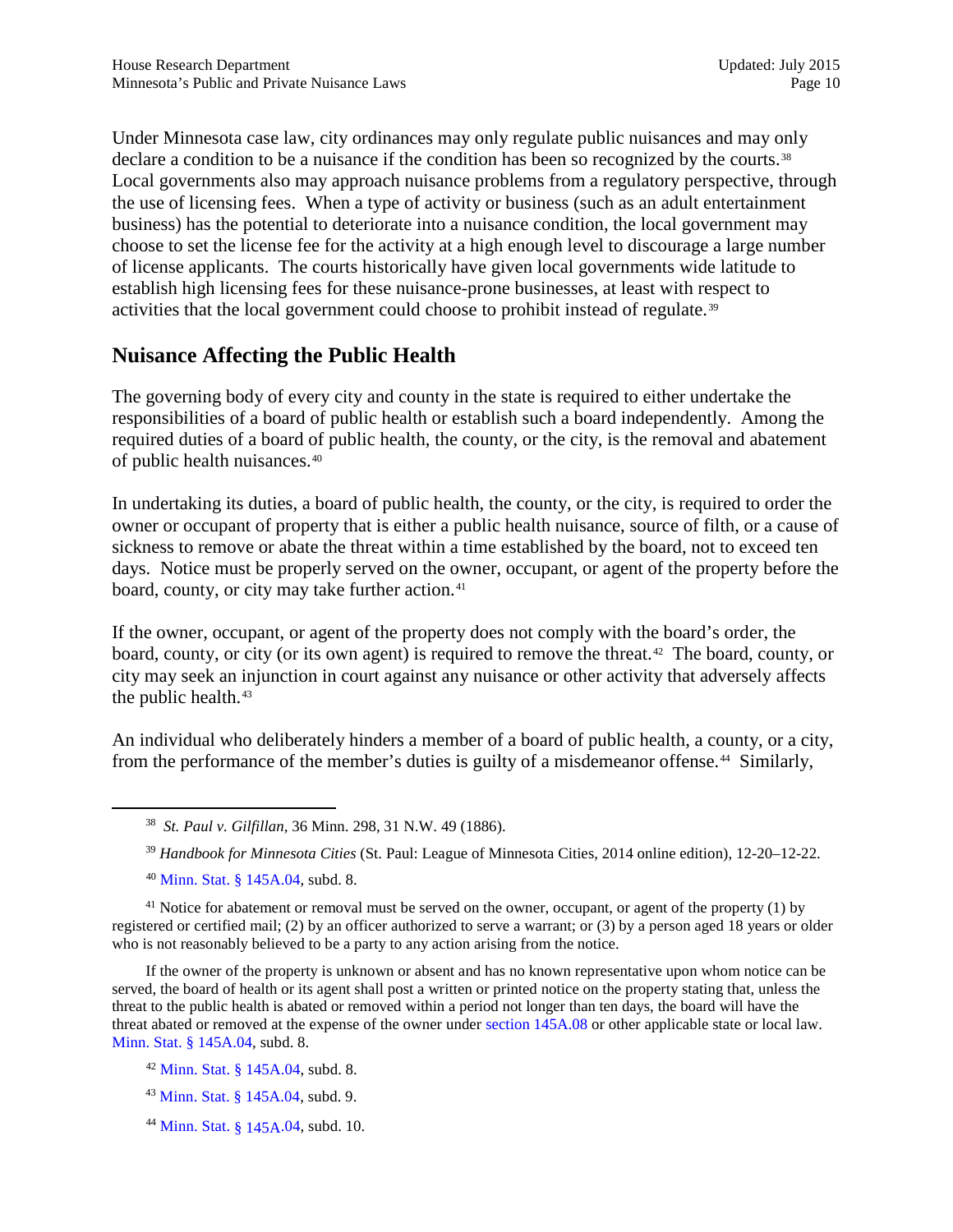any member of a board of public health, county, or city, that refuses or neglects to perform a duty imposed by statute or ordinance is guilty of a misdemeanor.<sup>[45](#page-10-1)</sup>

## <span id="page-10-0"></span>**Private Nuisance Actions**

Separate from public nuisance but sometimes overlapping it, Minnesota statutes also recognize private nuisance. Private nuisance is a form of damage caused by wrongful conduct. The wrongful activity may consist of a statute or ordinance violation, or it may be lawful and involve intentional conduct, negligence, or an ultrahazardous activity.

Private nuisance is defined formally as anything "injurious to health, indecent or offensive to the senses, or an obstruction to the free use of property, so as to interfere with the comfortable enjoyment of life or property."[46](#page-10-2) 

Any person whose property is damaged or whose personal enjoyment is affected by the nuisance may bring an action in court to stop the activity.<sup>47</sup> If successful, in addition to having the private nuisance activity stopped, the person filing suit may also recover damages sustained as a result of the activity.

If the conduct both violates a public nuisance statute and interferes with an individual's ability to freely use and enjoy property, the activity can be addressed both by the prosecutor through the public nuisance statute and by an individual's separate private civil action for damages or an injunction.

## **Business Activities**

While case law indicates a business should not be destroyed unless necessary to protect another's rights, abatements have been ordered that have closed down legitimate businesses. Examples of business activities that Minnesota case law has recognized to be private nuisances include industrial plants transferring dust to adjacent residential property;<sup>[48](#page-10-4)</sup> a limestone quarry giving off noise, fumes, and odors;<sup>[49](#page-10-5)</sup> wastewater treatment plant odors;<sup>[50](#page-10-6)</sup> poultry and hog farm odors;<sup>51</sup> and water and sewage runoff.<sup>[52](#page-10-8)</sup>

<span id="page-10-3"></span><sup>47</sup> Id.

<span id="page-10-1"></span><sup>45</sup> [Minn. Stat. § 145A.04,](https://www.revisor.mn.gov/statutes/?id=145A.04) subd. 11.

<span id="page-10-2"></span><sup>46</sup> [Minn. Stat. § 561.01](https://www.revisor.mn.gov/statutes/?id=561.01).

<span id="page-10-4"></span><sup>48</sup> *Heller v. American Range Corp.*, 234 N.W. 316 (Minn. 1931).

<span id="page-10-5"></span><sup>49</sup> *Brede v. Minnesota Crushed Stone Co*., 179 N.W. 638 (Minn. 1920).

<span id="page-10-6"></span><sup>50</sup> *Fagerlie v. City of Wilmar*, 435 N.W.2d 641 (Minn. App. 1989).

<span id="page-10-7"></span><sup>51</sup> *Schrupp v. Hanson*, 235 N.W.2d 822 (Minn. 1975).

<span id="page-10-8"></span><sup>52</sup> *Highview North Apts. v. County of Ramsey*, 323 N.W.2d 65 (Minn. 1982).